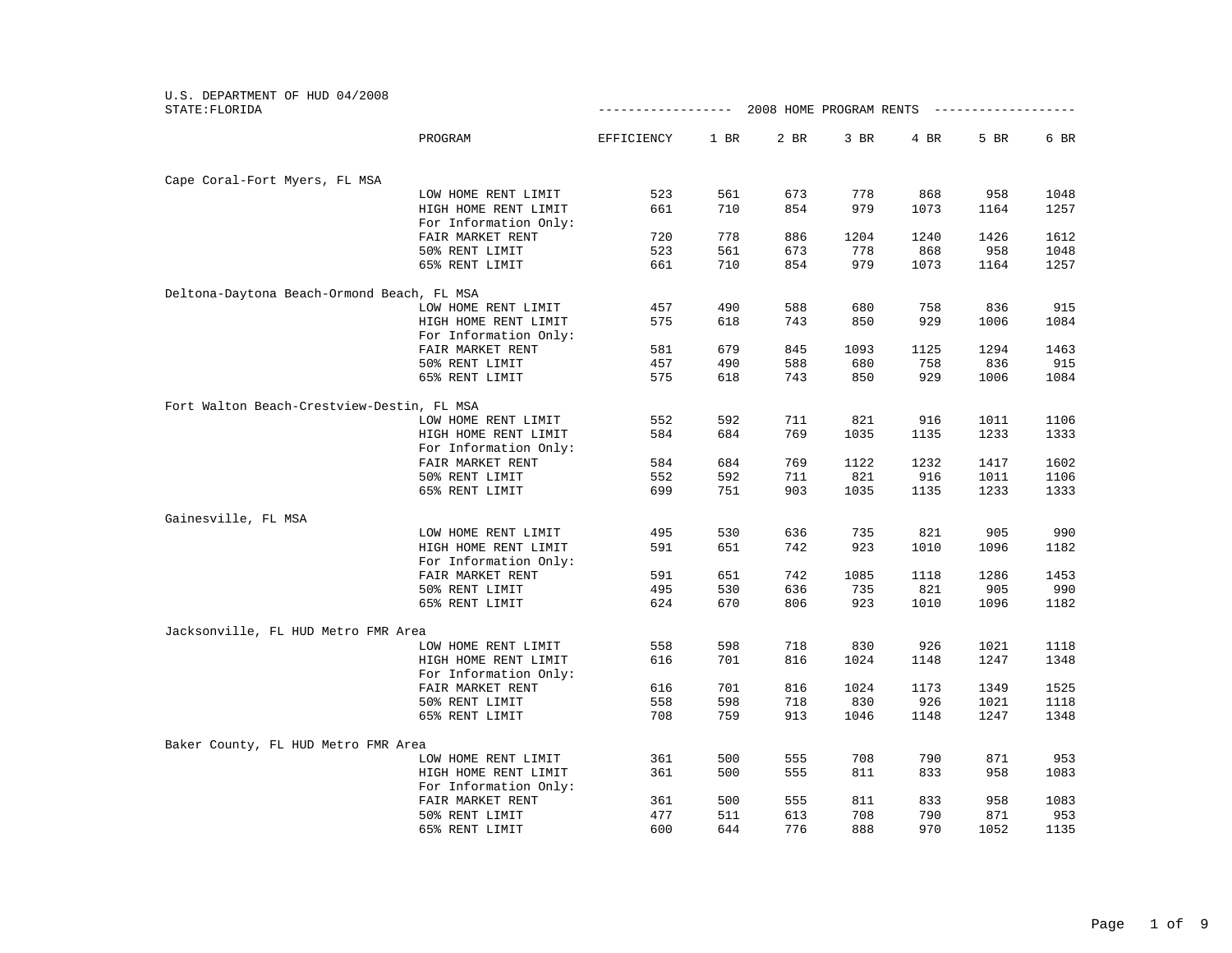| U.S. DEPARTMENT OF HUD 04/2008<br>STATE: FLORIDA  |                                               | ------------------ |            |             | 2008 HOME PROGRAM RENTS |             | _____________________ |              |
|---------------------------------------------------|-----------------------------------------------|--------------------|------------|-------------|-------------------------|-------------|-----------------------|--------------|
|                                                   |                                               |                    |            |             |                         |             |                       |              |
|                                                   | PROGRAM                                       | EFFICIENCY         | 1 BR       | 2 BR        | 3 BR                    | 4 BR        | 5 BR                  | 6 BR         |
| Lakeland, FL MSA                                  |                                               |                    |            |             |                         |             |                       |              |
|                                                   | LOW HOME RENT LIMIT                           | 443                | 475        | 570         | 659                     | 735         | 811                   | 887          |
|                                                   | HIGH HOME RENT LIMIT                          | 556                | 598        | 719         | 823                     | 898         | 972                   | 1047         |
|                                                   | For Information Only:                         |                    |            |             |                         |             |                       |              |
|                                                   | FAIR MARKET RENT                              | 586                | 647        | 745         | 945                     | 1109        | 1275                  | 1442         |
|                                                   | 50% RENT LIMIT                                | 443                | 475        | 570         | 659                     | 735         | 811                   | 887          |
|                                                   | 65% RENT LIMIT                                | 556                | 598        | 719         | 823                     | 898         | 972                   | 1047         |
| Fort Lauderdale, FL HUD Metro FMR Area            |                                               |                    |            |             |                         |             |                       |              |
|                                                   | LOW HOME RENT LIMIT                           | 622                | 667        | 801         | 925                     | 1032        | 1139                  | 1246         |
|                                                   | HIGH HOME RENT LIMIT<br>For Information Only: | 790                | 848        | 1019        | 1170                    | 1285        | 1399                  | 1515         |
|                                                   | FAIR MARKET RENT                              | 908                | 1016       | 1221        | 1689                    | 2144        | 2466                  | 2787         |
|                                                   | 50% RENT LIMIT                                | 622                | 667        | 801         | 925                     | 1032        | 1139                  | 1246         |
|                                                   | 65% RENT LIMIT                                | 790                | 848        | 1019        | 1170                    | 1285        | 1399                  | 1515         |
| Miami-Miami Beach-Kendall, FL HUD Metro FMR Area  |                                               |                    |            |             |                         |             |                       |              |
|                                                   | LOW HOME RENT LIMIT                           | 527                | 565        | 678         | 783                     | 873         | 965                   | 1055         |
|                                                   | HIGH HOME RENT LIMIT                          | 666                | 715        | 861         | 985                     | 1079        | 1172                  | 1266         |
|                                                   | For Information Only:                         |                    |            |             |                         |             |                       |              |
|                                                   | FAIR MARKET RENT<br>50% RENT LIMIT            | 753<br>527         | 853<br>565 | 1035<br>678 | 1324<br>783             | 1547<br>873 | 1779<br>965           | 2011<br>1055 |
|                                                   | 65% RENT LIMIT                                | 666                | 715        | 861         | 985                     | 1079        | 1172                  | 1266         |
| West Palm Beach-Boca Raton, FL HUD Metro FMR Area |                                               |                    |            |             |                         |             |                       |              |
|                                                   | LOW HOME RENT LIMIT                           | 605                | 648        | 778         | 899                     | 1003        | 1106                  | 1211         |
|                                                   | HIGH HOME RENT LIMIT                          | 768                | 824        | 991         | 1136                    | 1248        | 1358                  | 1469         |
|                                                   | For Information Only:                         |                    |            |             |                         |             |                       |              |
|                                                   | FAIR MARKET RENT                              | 859                | 1006       | 1188        | 1680                    | 1731        | 1991                  | 2250         |
|                                                   | 50% RENT LIMIT                                | 605                | 648        | 778         | 899                     | 1003        | 1106                  | 1211         |
|                                                   | 65% RENT LIMIT                                | 768                | 824        | 991         | 1136                    | 1248        | 1358                  | 1469         |
| Naples-Marco Island, FL MSA                       |                                               |                    |            |             |                         |             |                       |              |
|                                                   | LOW HOME RENT LIMIT                           | 611                | 654        | 785         | 907                     | 1012        | 1116                  | 1221         |
|                                                   | HIGH HOME RENT LIMIT                          | 774                | 831        | 999         | 1145                    | 1259        | 1370                  | 1481         |
|                                                   | For Information Only:                         |                    |            |             |                         |             |                       |              |
|                                                   | FAIR MARKET RENT                              | 818                | 938        | 1056        | 1313                    | 1366        | 1571                  | 1776         |
|                                                   | 50% RENT LIMIT                                | 611                | 654        | 785         | 907                     | 1012        | 1116                  | 1221         |
|                                                   | 65% RENT LIMIT                                | 774                | 831        | 999         | 1145                    | 1259        | 1370                  | 1481         |
| Ocala, FL MSA                                     |                                               |                    |            |             |                         |             |                       |              |
|                                                   | LOW HOME RENT LIMIT                           | 427                | 457        | 548         | 634                     | 707         | 780                   | 854          |
|                                                   | HIGH HOME RENT LIMIT                          | 535                | 574        | 692         | 790                     | 861         | 932                   | 1004         |
|                                                   | For Information Only:                         |                    |            |             |                         |             |                       |              |
|                                                   | FAIR MARKET RENT                              | 584                | 602        | 706         | 927                     | 955         | 1098                  | 1242         |
|                                                   | 50% RENT LIMIT                                | 427                | 457        | 548         | 634                     | 707         | 780                   | 854          |
|                                                   | 65% RENT LIMIT                                | 535                | 574        | 692         | 790                     | 861         | 932                   | 1004         |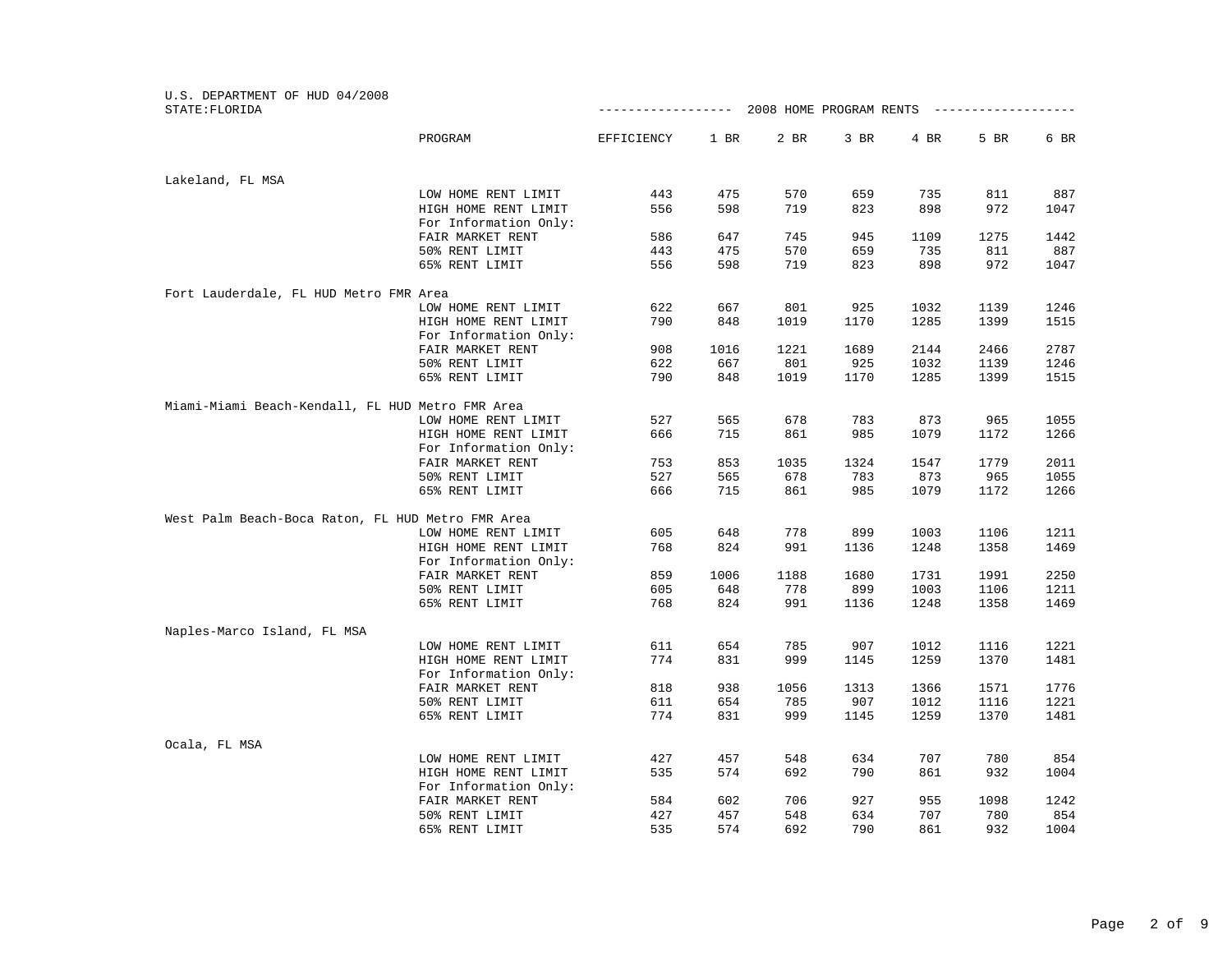| U.S. DEPARTMENT OF HUD 04/2008<br>STATE: FLORIDA |                                               | ------------------ |      |      | 2008 HOME PROGRAM RENTS |      | -------------- |      |
|--------------------------------------------------|-----------------------------------------------|--------------------|------|------|-------------------------|------|----------------|------|
|                                                  |                                               |                    |      |      |                         |      |                |      |
|                                                  | PROGRAM                                       | EFFICIENCY         | 1 BR | 2 BR | 3 BR                    | 4 BR | 5 BR           | 6 BR |
| Orlando-Kissimmee, FL MSA                        |                                               |                    |      |      |                         |      |                |      |
|                                                  | LOW HOME RENT LIMIT                           | 517                | 555  | 666  | 769                     | 858  | 946            | 1036 |
|                                                  | HIGH HOME RENT LIMIT                          | 654                | 702  | 844  | 967                     | 1059 | 1150           | 1242 |
|                                                  | For Information Only:                         |                    |      |      |                         |      |                |      |
|                                                  | FAIR MARKET RENT                              | 737                | 801  | 915  | 1146                    | 1349 | 1551           | 1754 |
|                                                  | 50% RENT LIMIT                                | 517                | 555  | 666  | 769                     | 858  | 946            | 1036 |
|                                                  | 65% RENT LIMIT                                | 654                | 702  | 844  | 967                     | 1059 | 1150           | 1242 |
| Palm Bay-Melbourne-Titusville, FL MSA            |                                               |                    |      |      |                         |      |                |      |
|                                                  | LOW HOME RENT LIMIT                           | 536                | 574  | 690  | 796                     | 888  | 980            | 1072 |
|                                                  | HIGH HOME RENT LIMIT<br>For Information Only: | 566                | 692  | 815  | 1002                    | 1099 | 1193           | 1289 |
|                                                  | FAIR MARKET RENT                              | 566                | 692  | 815  | 1098                    | 1224 | 1408           | 1591 |
|                                                  | 50% RENT LIMIT                                | 536                | 574  | 690  | 796                     | 888  | 980            | 1072 |
|                                                  | 65% RENT LIMIT                                | 678                | 728  | 874  | 1002                    | 1099 | 1193           | 1289 |
|                                                  |                                               |                    |      |      |                         |      |                |      |
| Palm Coast, FL MSA                               |                                               | 486                | 521  | 625  | 722                     | 806  | 889            | 973  |
|                                                  | LOW HOME RENT LIMIT                           |                    |      |      |                         |      |                |      |
|                                                  | HIGH HOME RENT LIMIT<br>For Information Only: | 613                | 658  | 792  | 906                     | 991  | 1075           | 1159 |
|                                                  | FAIR MARKET RENT                              | 623                | 719  | 904  | 1266                    | 1350 | 1553           | 1755 |
|                                                  | 50% RENT LIMIT                                | 486                | 521  | 625  | 722                     | 806  | 889            | 973  |
|                                                  | 65% RENT LIMIT                                | 613                | 658  | 792  | 906                     | 991  | 1075           | 1159 |
| Panama City-Lynn Haven, FL MSA                   |                                               |                    |      |      |                         |      |                |      |
|                                                  | LOW HOME RENT LIMIT                           | 471                | 504  | 605  | 699                     | 780  | 860            | 941  |
|                                                  | HIGH HOME RENT LIMIT                          | 591                | 635  | 727  | 875                     | 956  | 1037           | 1117 |
|                                                  | For Information Only:                         |                    |      |      |                         |      |                |      |
|                                                  | FAIR MARKET RENT                              | 602                | 635  | 727  | 1004                    | 1117 | 1285           | 1452 |
|                                                  | 50% RENT LIMIT                                | 471                | 504  | 605  | 699                     | 780  | 860            | 941  |
|                                                  | 65% RENT LIMIT                                | 591                | 635  | 764  | 875                     | 956  | 1037           | 1117 |
| Pensacola-Ferry Pass-Brent, FL MSA               |                                               |                    |      |      |                         |      |                |      |
|                                                  | LOW HOME RENT LIMIT                           | 488                | 523  | 628  | 726                     | 810  | 894            | 978  |
|                                                  | HIGH HOME RENT LIMIT                          | 589                | 641  | 711  | 911                     | 996  | 1081           | 1166 |
|                                                  | For Information Only:                         |                    |      |      |                         |      |                |      |
|                                                  | FAIR MARKET RENT                              | 589                | 641  | 711  | 1030                    | 1246 | 1433           | 1620 |
|                                                  | 50% RENT LIMIT                                | 488                | 523  | 628  | 726                     | 810  | 894            | 978  |
|                                                  | 65% RENT LIMIT                                | 616                | 662  | 796  | 911                     | 996  | 1081           | 1166 |
| Port St. Lucie, FL MSA                           |                                               |                    |      |      |                         |      |                |      |
|                                                  | LOW HOME RENT LIMIT                           | 523                | 560  | 672  | 777                     | 867  | 956            | 1046 |
|                                                  | HIGH HOME RENT LIMIT                          | 660                | 682  | 852  | 976                     | 1069 | 1161           | 1254 |
|                                                  | For Information Only:                         |                    |      |      |                         |      |                |      |
|                                                  | FAIR MARKET RENT                              | 680                | 682  | 864  | 1142                    | 1177 | 1354           | 1530 |
|                                                  | 50% RENT LIMIT                                | 523                | 560  | 672  | 777                     | 867  | 956            | 1046 |
|                                                  | 65% RENT LIMIT                                | 660                | 709  | 852  | 976                     | 1069 | 1161           | 1254 |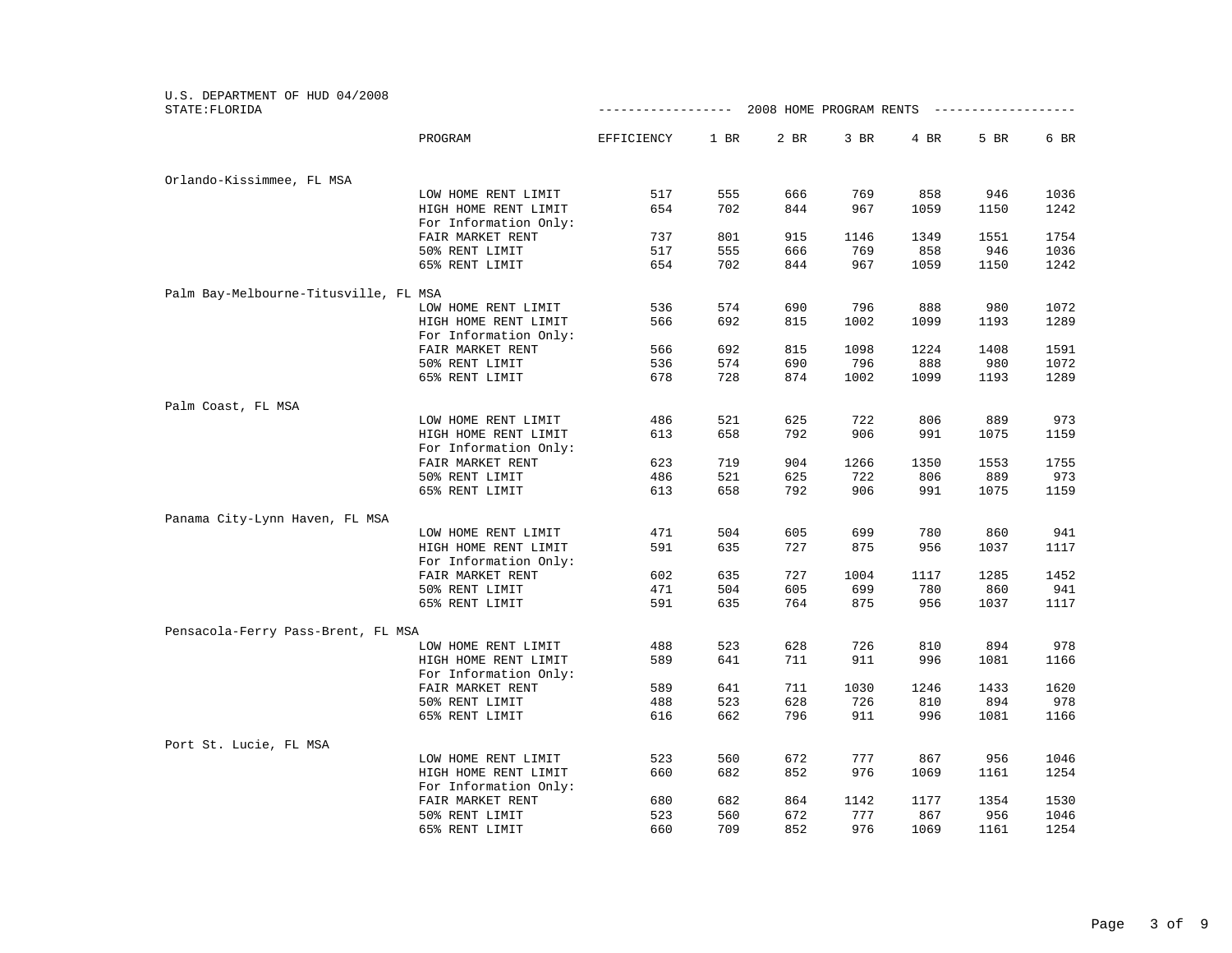| U.S. DEPARTMENT OF HUD 04/2008<br>STATE: FLORIDA |                       | ------------------- |      | 2008 HOME PROGRAM RENTS |      |      |      |      |
|--------------------------------------------------|-----------------------|---------------------|------|-------------------------|------|------|------|------|
|                                                  |                       |                     |      |                         |      |      |      |      |
|                                                  | PROGRAM               | EFFICIENCY          | 1 BR | 2 BR                    | 3 BR | 4 BR | 5 BR | 6 BR |
| Punta Gorda, FL MSA                              |                       |                     |      |                         |      |      |      |      |
|                                                  | LOW HOME RENT LIMIT   | 460                 | 493  | 591                     | 683  | 762  | 841  | 920  |
|                                                  | HIGH HOME RENT LIMIT  | 579                 | 621  | 748                     | 855  | 934  | 1012 | 1091 |
|                                                  | For Information Only: |                     |      |                         |      |      |      |      |
|                                                  | FAIR MARKET RENT      | 609                 | 638  | 827                     | 1207 | 1453 | 1671 | 1889 |
|                                                  | 50% RENT LIMIT        | 460                 | 493  | 591                     | 683  | 762  | 841  | 920  |
|                                                  | 65% RENT LIMIT        | 579                 | 621  | 748                     | 855  | 934  | 1012 | 1091 |
| Sarasota-Bradenton-Venice, FL MSA                |                       |                     |      |                         |      |      |      |      |
|                                                  | LOW HOME RENT LIMIT   | 521                 | 558  | 670                     | 775  | 863  | 953  | 1043 |
|                                                  | HIGH HOME RENT LIMIT  | 659                 | 707  | 851                     | 974  | 1066 | 1158 | 1250 |
|                                                  | For Information Only: |                     |      |                         |      |      |      |      |
|                                                  | FAIR MARKET RENT      | 761                 | 833  | 1002                    | 1280 | 1406 | 1617 | 1828 |
|                                                  | 50% RENT LIMIT        | 521                 | 558  | 670                     | 775  | 863  | 953  | 1043 |
|                                                  | 65% RENT LIMIT        | 659                 | 707  | 851                     | 974  | 1066 | 1158 | 1250 |
| Sebastian-Vero Beach, FL MSA                     |                       |                     |      |                         |      |      |      |      |
|                                                  | LOW HOME RENT LIMIT   | 498                 | 534  | 641                     | 741  | 826  | 911  | 997  |
|                                                  | HIGH HOME RENT LIMIT  | 560                 | 675  | 812                     | 929  | 1018 | 1104 | 1191 |
|                                                  | For Information Only: |                     |      |                         |      |      |      |      |
|                                                  | FAIR MARKET RENT      | 560                 | 675  | 861                     | 1072 | 1103 | 1268 | 1434 |
|                                                  | 50% RENT LIMIT        | 498                 | 534  | 641                     | 741  | 826  | 911  | 997  |
|                                                  | 65% RENT LIMIT        | 629                 | 675  | 812                     | 929  | 1018 | 1104 | 1191 |
| Tallahassee, FL HUD Metro FMR Area               |                       |                     |      |                         |      |      |      |      |
|                                                  | LOW HOME RENT LIMIT   | 543                 | 582  | 698                     | 807  | 900  | 993  | 1086 |
|                                                  | HIGH HOME RENT LIMIT  | 612                 | 680  | 840                     | 1015 | 1113 | 1209 | 1306 |
|                                                  | For Information Only: |                     |      |                         |      |      |      |      |
|                                                  | FAIR MARKET RENT      | 612                 | 680  | 840                     | 1121 | 1153 | 1326 | 1499 |
|                                                  | 50% RENT LIMIT        | 543                 | 582  | 698                     | 807  | 900  | 993  | 1086 |
|                                                  | 65% RENT LIMIT        | 686                 | 737  | 886                     | 1015 | 1113 | 1209 | 1306 |
| Wakulla County, FL HUD Metro FMR Area            |                       |                     |      |                         |      |      |      |      |
|                                                  | LOW HOME RENT LIMIT   | 451                 | 483  | 580                     | 669  | 746  | 824  | 901  |
|                                                  | HIGH HOME RENT LIMIT  | 566                 | 608  | 695                     | 837  | 914  | 990  | 1067 |
|                                                  | For Information Only: |                     |      |                         |      |      |      |      |
|                                                  | FAIR MARKET RENT      | 575                 | 625  | 695                     | 914  | 942  | 1083 | 1225 |
|                                                  | 50% RENT LIMIT        | 451                 | 483  | 580                     | 669  | 746  | 824  | 901  |
|                                                  | 65% RENT LIMIT        | 566                 | 608  | 732                     | 837  | 914  | 990  | 1067 |
| Tampa-St. Petersburg-Clearwater, FL MSA          |                       |                     |      |                         |      |      |      |      |
|                                                  | LOW HOME RENT LIMIT   | 495                 | 530  | 636                     | 734  | 818  | 904  | 988  |
|                                                  | HIGH HOME RENT LIMIT  | 624                 | 669  | 806                     | 922  | 1009 | 1094 | 1180 |
|                                                  | For Information Only: |                     |      |                         |      |      |      |      |
|                                                  | FAIR MARKET RENT      | 658                 | 730  | 883                     | 1119 | 1351 | 1554 | 1756 |
|                                                  | 50% RENT LIMIT        | 495                 | 530  | 636                     | 734  | 818  | 904  | 988  |
|                                                  | 65% RENT LIMIT        | 624                 | 669  | 806                     | 922  | 1009 | 1094 | 1180 |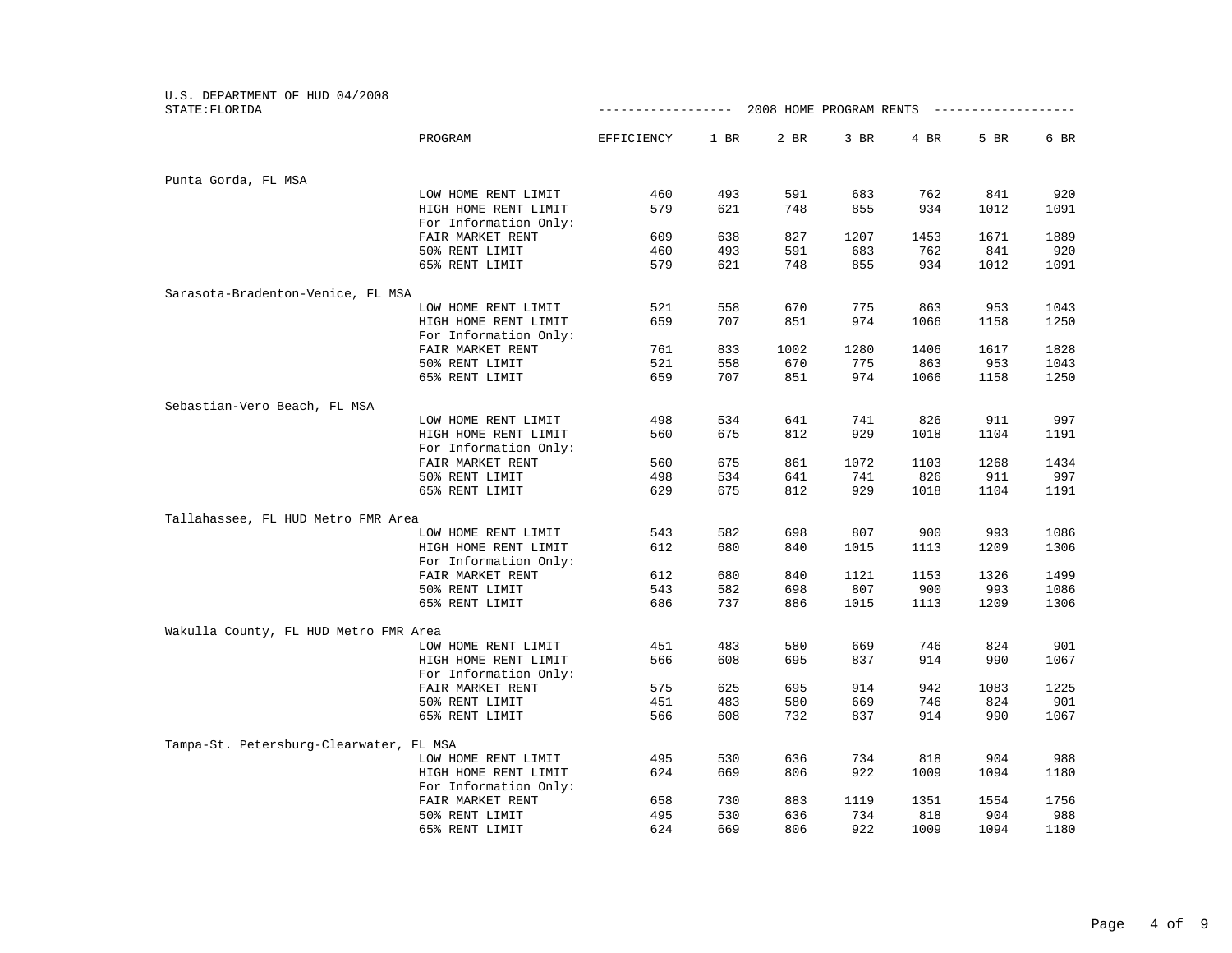| U.S. DEPARTMENT OF HUD 04/2008 |                       |                    |      |      |                         |      |                  |      |
|--------------------------------|-----------------------|--------------------|------|------|-------------------------|------|------------------|------|
| STATE: FLORIDA                 |                       | ------------------ |      |      | 2008 HOME PROGRAM RENTS |      | ---------------- |      |
|                                | PROGRAM               | EFFICIENCY         | 1 BR | 2 BR | 3 BR                    | 4 BR | 5 BR             | 6 BR |
| Bradford County, FL            |                       |                    |      |      |                         |      |                  |      |
|                                | LOW HOME RENT LIMIT   | 376                | 455  | 546  | 630                     | 703  | 775              | 848  |
|                                | HIGH HOME RENT LIMIT  | 376                | 522  | 579  | 717                     | 740  | 851              | 962  |
|                                | For Information Only: |                    |      |      |                         |      |                  |      |
|                                | FAIR MARKET RENT      | 376                | 522  | 579  | 717                     | 740  | 851              | 962  |
|                                | 50% RENT LIMIT        | 425                | 455  | 546  | 630                     | 703  | 775              | 848  |
|                                | 65% RENT LIMIT        | 533                | 572  | 688  | 786                     | 858  | 927              | 998  |
| Calhoun County, FL             |                       |                    |      |      |                         |      |                  |      |
|                                | LOW HOME RENT LIMIT   | 397                | 425  | 511  | 590                     | 658  | 726              | 794  |
|                                | HIGH HOME RENT LIMIT  | 485                | 486  | 582  | 733                     | 798  | 862              | 927  |
|                                | For Information Only: |                    |      |      |                         |      |                  |      |
|                                | FAIR MARKET RENT      | 485                | 486  | 582  | 733                     | 836  | 961              | 1087 |
|                                | 50% RENT LIMIT        | 397                | 425  | 511  | 590                     | 658  | 726              | 794  |
|                                | 65% RENT LIMIT        | 496                | 533  | 642  | 733                     | 798  | 862              | 927  |
| Citrus County, FL              |                       |                    |      |      |                         |      |                  |      |
|                                | LOW HOME RENT LIMIT   | 403                | 433  | 520  | 600                     | 670  | 739              | 808  |
|                                | HIGH HOME RENT LIMIT  | 506                | 544  | 626  | 747                     | 814  | 879              | 946  |
|                                | For Information Only: |                    |      |      |                         |      |                  |      |
|                                | FAIR MARKET RENT      | 520                | 565  | 626  | 908                     | 1093 | 1257             | 1421 |
|                                | 50% RENT LIMIT        | 403                | 433  | 520  | 600                     | 670  | 739              | 808  |
|                                | 65% RENT LIMIT        | 506                | 544  | 654  | 747                     | 814  | 879              | 946  |
| Columbia County, FL            |                       |                    |      |      |                         |      |                  |      |
|                                | LOW HOME RENT LIMIT   | 397                | 425  | 511  | 590                     | 658  | 726              | 794  |
|                                | HIGH HOME RENT LIMIT  | 452                | 523  | 618  | 733                     | 798  | 862              | 927  |
|                                | For Information Only: |                    |      |      |                         |      |                  |      |
|                                | FAIR MARKET RENT      | 452                | 523  | 618  | 771                     | 1084 | 1247             | 1409 |
|                                | 50% RENT LIMIT        | 397                | 425  | 511  | 590                     | 658  | 726              | 794  |
|                                | 65% RENT LIMIT        | 496                | 533  | 642  | 733                     | 798  | 862              | 927  |
| DeSoto County, FL              |                       |                    |      |      |                         |      |                  |      |
|                                | LOW HOME RENT LIMIT   | 397                | 425  | 511  | 590                     | 658  | 726              | 794  |
|                                | HIGH HOME RENT LIMIT  | 496                | 523  | 615  | 733                     | 763  | 862              | 927  |
|                                | For Information Only: |                    |      |      |                         |      |                  |      |
|                                | FAIR MARKET RENT      | 511                | 523  | 615  | 742                     | 763  | 877              | 992  |
|                                | 50% RENT LIMIT        | 397                | 425  | 511  | 590                     | 658  | 726              | 794  |
|                                | 65% RENT LIMIT        | 496                | 533  | 642  | 733                     | 798  | 862              | 927  |
| Dixie County, FL               |                       |                    |      |      |                         |      |                  |      |
|                                | LOW HOME RENT LIMIT   | 397                | 425  | 511  | 590                     | 658  | 726              | 794  |
|                                | HIGH HOME RENT LIMIT  | 458                | 500  | 555  | 693                     | 773  | 862              | 927  |
|                                | For Information Only: |                    |      |      |                         |      |                  |      |
|                                | FAIR MARKET RENT      | 458                | 500  | 555  | 693                     | 773  | 889              | 1005 |
|                                | 50% RENT LIMIT        | 397                | 425  | 511  | 590                     | 658  | 726              | 794  |
|                                | 65% RENT LIMIT        | 496                | 533  | 642  | 733                     | 798  | 862              | 927  |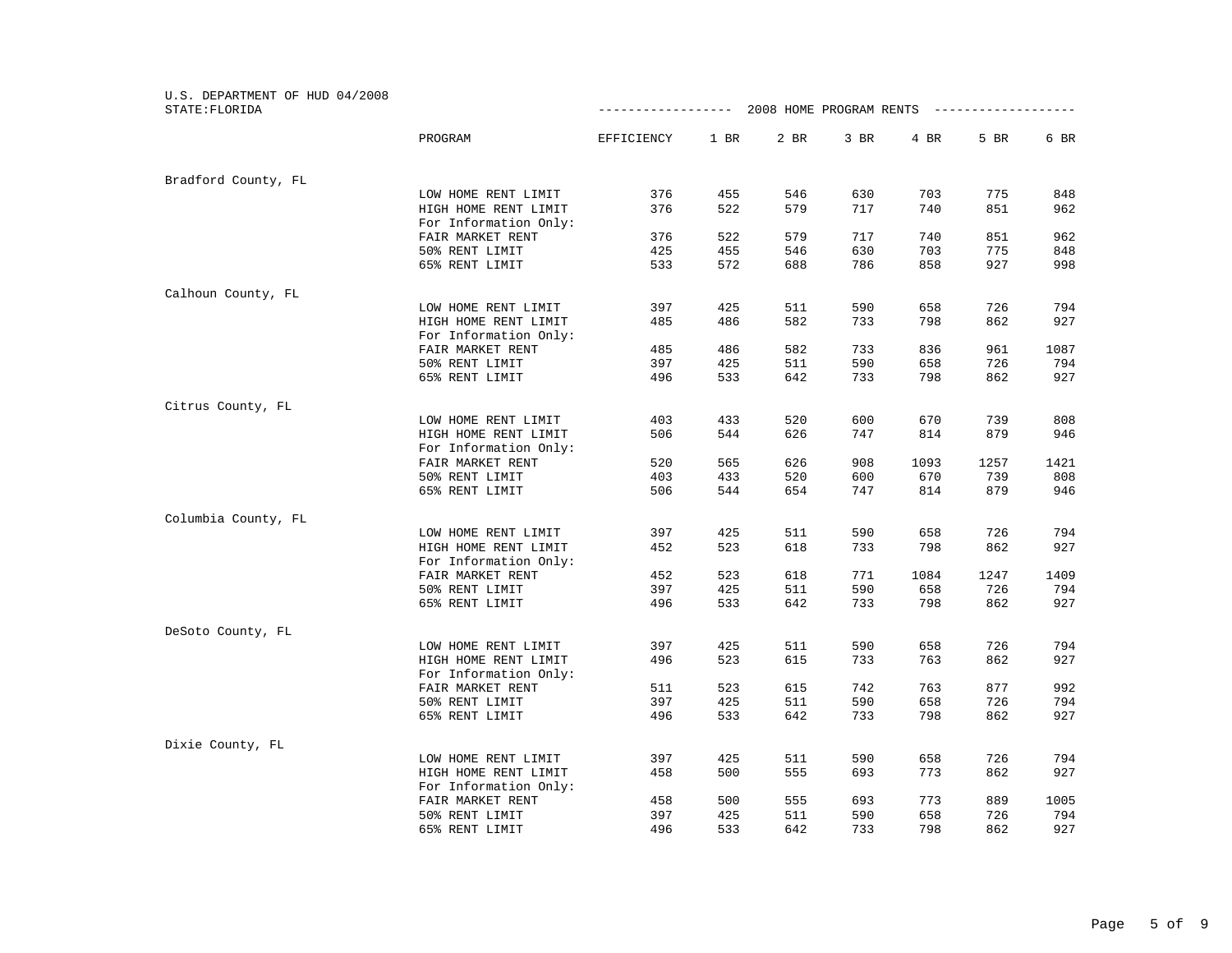| U.S. DEPARTMENT OF HUD 04/2008 |                                               |                    |      |      |      |                                        |      |      |
|--------------------------------|-----------------------------------------------|--------------------|------|------|------|----------------------------------------|------|------|
| STATE: FLORIDA                 |                                               | ------------------ |      |      |      | 2008 HOME PROGRAM RENTS -------------- |      |      |
|                                | PROGRAM                                       | EFFICIENCY         | 1 BR | 2 BR | 3 BR | 4 BR                                   | 5 BR | 6 BR |
| Franklin County, FL            |                                               |                    |      |      |      |                                        |      |      |
|                                | LOW HOME RENT LIMIT                           | 397                | 425  | 511  | 590  | 658                                    | 726  | 794  |
|                                | HIGH HOME RENT LIMIT                          | 485                | 486  | 583  | 733  | 798                                    | 862  | 927  |
|                                | For Information Only:                         |                    |      |      |      |                                        |      |      |
|                                | FAIR MARKET RENT                              | 485                | 486  | 583  | 734  | 835                                    | 960  | 1086 |
|                                | 50% RENT LIMIT                                | 397                | 425  | 511  | 590  | 658                                    | 726  | 794  |
|                                | 65% RENT LIMIT                                | 496                | 533  | 642  | 733  | 798                                    | 862  | 927  |
| Glades County, FL              |                                               |                    |      |      |      |                                        |      |      |
|                                | LOW HOME RENT LIMIT                           | 397                | 425  | 511  | 590  | 658                                    | 726  | 794  |
|                                | HIGH HOME RENT LIMIT<br>For Information Only: | 496                | 533  | 642  | 733  | 798                                    | 862  | 927  |
|                                | FAIR MARKET RENT                              | 537                | 572  | 650  | 794  | 848                                    | 975  | 1102 |
|                                | 50% RENT LIMIT                                | 397                | 425  | 511  | 590  | 658                                    | 726  | 794  |
|                                | 65% RENT LIMIT                                | 496                | 533  | 642  | 733  | 798                                    | 862  | 927  |
|                                |                                               |                    |      |      |      |                                        |      |      |
| Gulf County, FL                |                                               |                    |      |      |      |                                        |      |      |
|                                | LOW HOME RENT LIMIT                           | 397                | 425  | 511  | 590  | 658                                    | 726  | 794  |
|                                | HIGH HOME RENT LIMIT<br>For Information Only: | 485                | 486  | 582  | 733  | 798                                    | 862  | 927  |
|                                | FAIR MARKET RENT                              | 485                | 486  | 582  | 733  | 836                                    | 961  | 1087 |
|                                | 50% RENT LIMIT                                | 397                | 425  | 511  | 590  | 658                                    | 726  | 794  |
|                                | 65% RENT LIMIT                                | 496                | 533  | 642  | 733  | 798                                    | 862  | 927  |
| Hamilton County, FL            |                                               |                    |      |      |      |                                        |      |      |
|                                | LOW HOME RENT LIMIT                           | 397                | 425  | 511  | 590  | 658                                    | 726  | 794  |
|                                | HIGH HOME RENT LIMIT                          | 458                | 500  | 555  | 693  | 773                                    | 862  | 927  |
|                                | For Information Only:                         |                    |      |      |      |                                        |      |      |
|                                | FAIR MARKET RENT                              | 458                | 500  | 555  | 693  | 773                                    | 889  | 1005 |
|                                | 50% RENT LIMIT                                | 397                | 425  | 511  | 590  | 658                                    | 726  | 794  |
|                                | 65% RENT LIMIT                                | 496                | 533  | 642  | 733  | 798                                    | 862  | 927  |
| Hardee County, FL              |                                               |                    |      |      |      |                                        |      |      |
|                                | LOW HOME RENT LIMIT                           | 397                | 425  | 511  | 590  | 658                                    | 726  | 794  |
|                                | HIGH HOME RENT LIMIT                          | 496                | 533  | 615  | 733  | 776                                    | 862  | 927  |
|                                | For Information Only:                         |                    |      |      |      |                                        |      |      |
|                                | FAIR MARKET RENT                              | 511                | 555  | 615  | 755  | 776                                    | 892  | 1009 |
|                                | 50% RENT LIMIT                                | 397                | 425  | 511  | 590  | 658                                    | 726  | 794  |
|                                | 65% RENT LIMIT                                | 496                | 533  | 642  | 733  | 798                                    | 862  | 927  |
| Hendry County, FL              |                                               |                    |      |      |      |                                        |      |      |
|                                | LOW HOME RENT LIMIT                           | 397                | 425  | 511  | 590  | 658                                    | 726  | 794  |
|                                | HIGH HOME RENT LIMIT                          | 487                | 533  | 642  | 733  | 798                                    | 862  | 927  |
|                                | For Information Only:                         |                    |      |      |      |                                        |      |      |
|                                | FAIR MARKET RENT                              | 487                | 582  | 649  | 780  | 962                                    | 1106 | 1251 |
|                                | 50% RENT LIMIT                                | 397                | 425  | 511  | 590  | 658                                    | 726  | 794  |
|                                | 65% RENT LIMIT                                | 496                | 533  | 642  | 733  | 798                                    | 862  | 927  |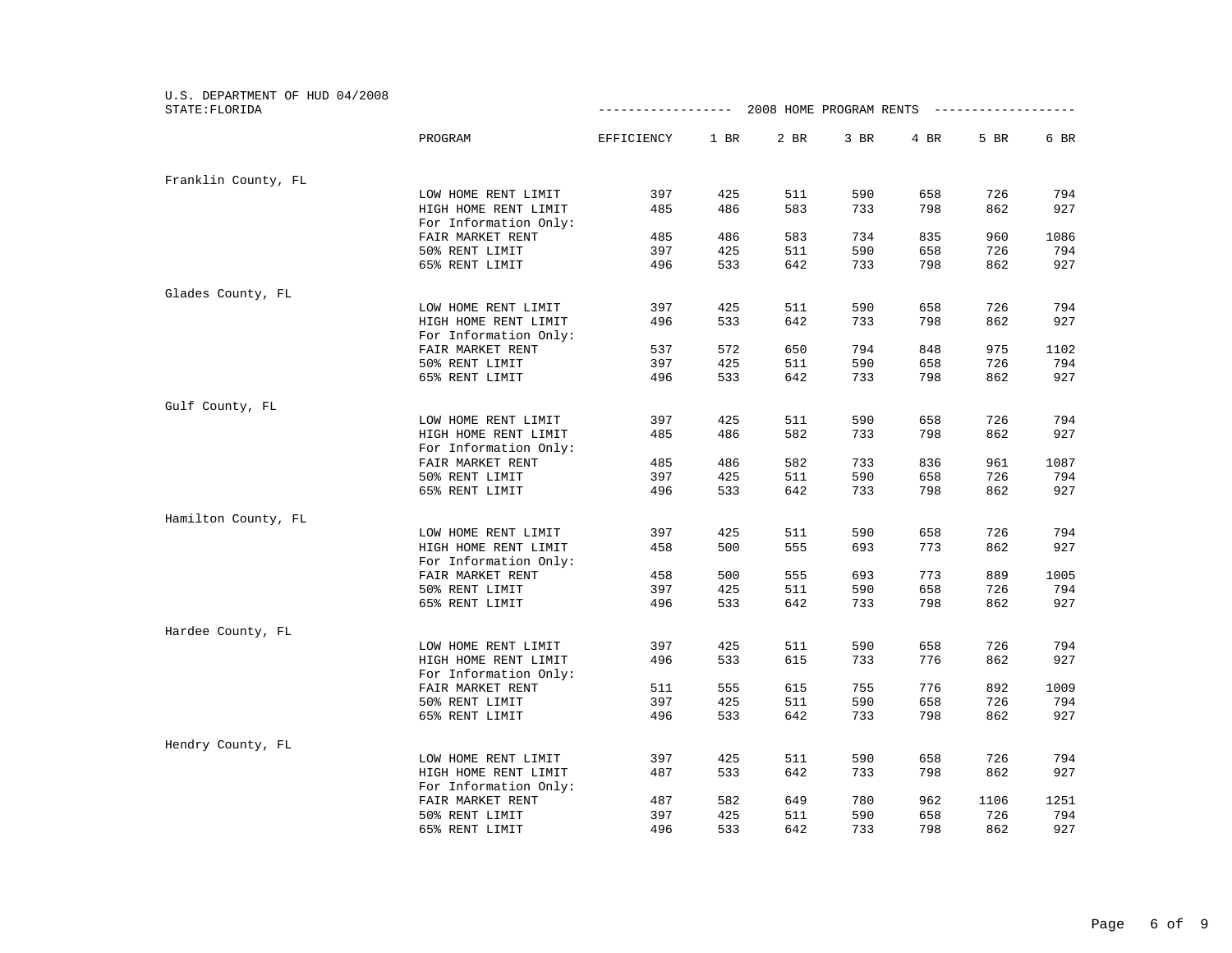| U.S. DEPARTMENT OF HUD 04/2008<br>STATE: FLORIDA |                                               | ------------------ |      | 2008 HOME PROGRAM RENTS |      |      | ____________________ |      |
|--------------------------------------------------|-----------------------------------------------|--------------------|------|-------------------------|------|------|----------------------|------|
|                                                  | PROGRAM                                       | EFFICIENCY         | 1 BR | 2 BR                    | 3 BR | 4 BR | 5 BR                 | 6 BR |
| Highlands County, FL                             |                                               |                    |      |                         |      |      |                      |      |
|                                                  | LOW HOME RENT LIMIT                           | 403                | 432  | 518                     | 599  | 668  | 738                  | 806  |
|                                                  | HIGH HOME RENT LIMIT<br>For Information Only: | 505                | 542  | 652                     | 745  | 811  | 877                  | 942  |
|                                                  | FAIR MARKET RENT                              | 552                | 554  | 664                     | 859  | 1027 | 1181                 | 1335 |
|                                                  | 50% RENT LIMIT                                | 403                | 432  | 518                     | 599  | 668  | 738                  | 806  |
|                                                  | 65% RENT LIMIT                                | 505                | 542  | 652                     | 745  | 811  | 877                  | 942  |
| Holmes County, FL                                |                                               |                    |      |                         |      |      |                      |      |
|                                                  | LOW HOME RENT LIMIT                           | 397                | 425  | 511                     | 590  | 658  | 726                  | 794  |
|                                                  | HIGH HOME RENT LIMIT<br>For Information Only: | 463                | 492  | 558                     | 726  | 762  | 862                  | 927  |
|                                                  | FAIR MARKET RENT                              | 463                | 492  | 558                     | 726  | 762  | 876                  | 991  |
|                                                  | 50% RENT LIMIT                                | 397                | 425  | 511                     | 590  | 658  | 726                  | 794  |
|                                                  | 65% RENT LIMIT                                | 496                | 533  | 642                     | 733  | 798  | 862                  | 927  |
| Jackson County, FL                               |                                               |                    |      |                         |      |      |                      |      |
|                                                  | LOW HOME RENT LIMIT                           | 389                | 425  | 511                     | 590  | 658  | 726                  | 794  |
|                                                  | HIGH HOME RENT LIMIT                          | 389                | 498  | 555                     | 687  | 798  | 862                  | 927  |
|                                                  | For Information Only:                         |                    |      |                         |      |      |                      |      |
|                                                  | FAIR MARKET RENT                              | 389                | 498  | 555                     | 687  | 802  | 922                  | 1043 |
|                                                  | 50% RENT LIMIT                                | 397                | 425  | 511                     | 590  | 658  | 726                  | 794  |
|                                                  | 65% RENT LIMIT                                | 496                | 533  | 642                     | 733  | 798  | 862                  | 927  |
| Lafayette County, FL                             |                                               |                    |      |                         |      |      |                      |      |
|                                                  | LOW HOME RENT LIMIT                           | 397                | 425  | 511                     | 590  | 658  | 726                  | 794  |
|                                                  | HIGH HOME RENT LIMIT<br>For Information Only: | 458                | 500  | 555                     | 693  | 773  | 862                  | 927  |
|                                                  | FAIR MARKET RENT                              | 458                | 500  | 555                     | 693  | 773  | 889                  | 1005 |
|                                                  | 50% RENT LIMIT                                | 397                | 425  | 511                     | 590  | 658  | 726                  | 794  |
|                                                  | 65% RENT LIMIT                                | 496                | 533  | 642                     | 733  | 798  | 862                  | 927  |
| Levy County, FL                                  |                                               |                    |      |                         |      |      |                      |      |
|                                                  | LOW HOME RENT LIMIT                           | 397                | 425  | 511                     | 590  | 658  | 726                  | 794  |
|                                                  | HIGH HOME RENT LIMIT                          | 460                | 493  | 555                     | 709  | 729  | 838                  | 927  |
|                                                  | For Information Only:                         |                    |      |                         |      |      |                      |      |
|                                                  | FAIR MARKET RENT                              | 460                | 493  | 555                     | 709  | 729  | 838                  | 948  |
|                                                  | 50% RENT LIMIT                                | 397                | 425  | 511                     | 590  | 658  | 726                  | 794  |
|                                                  | 65% RENT LIMIT                                | 496                | 533  | 642                     | 733  | 798  | 862                  | 927  |
| Liberty County, FL                               |                                               |                    |      |                         |      |      |                      |      |
|                                                  | LOW HOME RENT LIMIT                           | 397                | 425  | 511                     | 590  | 658  | 726                  | 794  |
|                                                  | HIGH HOME RENT LIMIT<br>For Information Only: | 485                | 486  | 582                     | 733  | 798  | 862                  | 927  |
|                                                  | FAIR MARKET RENT                              | 485                | 486  | 582                     | 733  | 836  | 961                  | 1087 |
|                                                  | 50% RENT LIMIT                                | 397                | 425  | 511                     | 590  | 658  | 726                  | 794  |
|                                                  | 65% RENT LIMIT                                | 496                | 533  | 642                     | 733  | 798  | 862                  | 927  |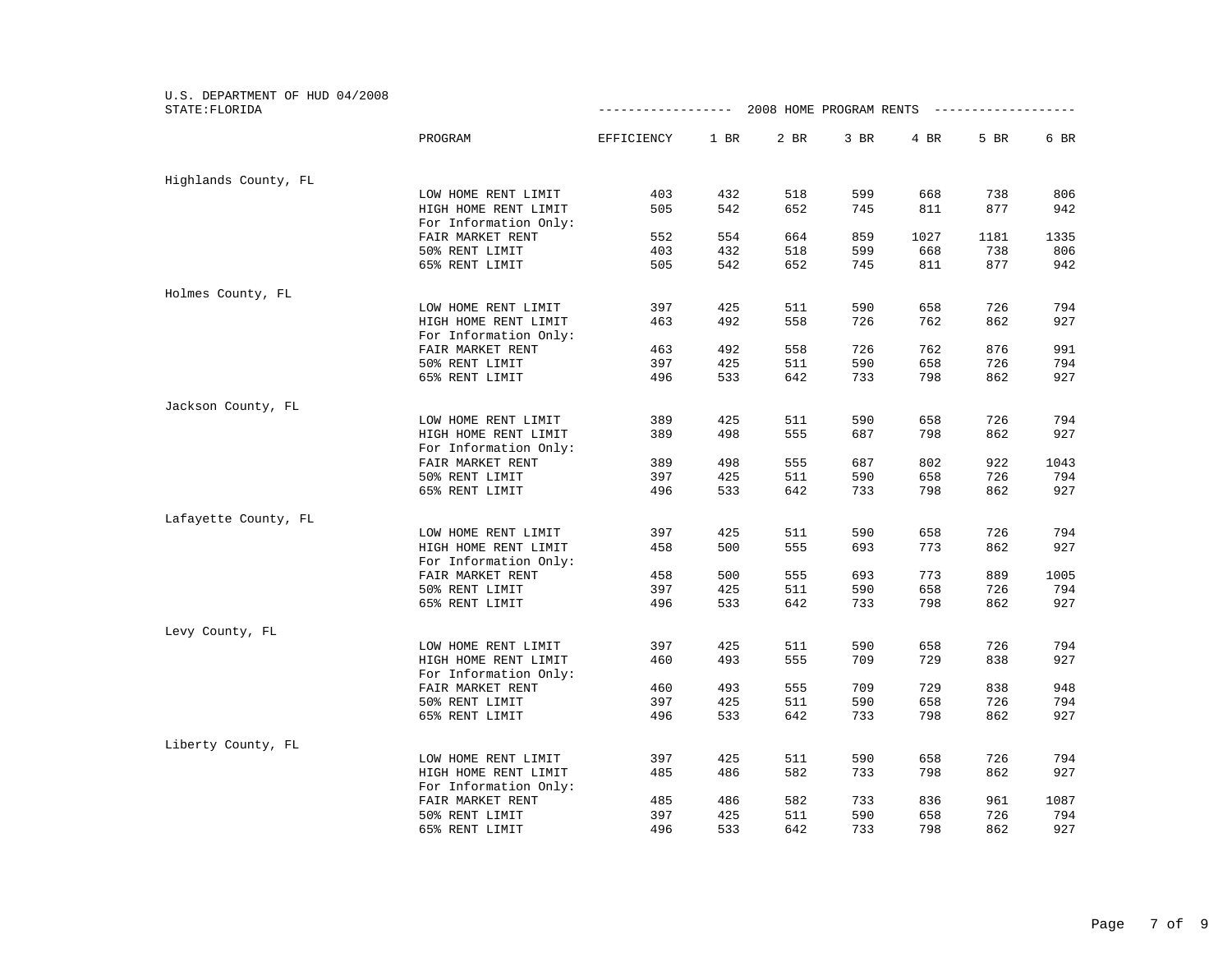| U.S. DEPARTMENT OF HUD 04/2008 |                                               |                    |      |      |                                         |      |      |      |
|--------------------------------|-----------------------------------------------|--------------------|------|------|-----------------------------------------|------|------|------|
| STATE: FLORIDA                 |                                               | ------------------ |      |      | 2008 HOME PROGRAM RENTS --------------- |      |      |      |
|                                | PROGRAM                                       | EFFICIENCY         | 1 BR | 2 BR | 3 BR                                    | 4 BR | 5 BR | 6 BR |
| Madison County, FL             |                                               |                    |      |      |                                         |      |      |      |
|                                | LOW HOME RENT LIMIT                           | 397                | 425  | 511  | 590                                     | 658  | 726  | 794  |
|                                | HIGH HOME RENT LIMIT                          | 485                | 486  | 582  | 733                                     | 798  | 862  | 927  |
|                                | For Information Only:                         |                    |      |      |                                         |      |      |      |
|                                | FAIR MARKET RENT                              | 485                | 486  | 582  | 733                                     | 836  | 961  | 1087 |
|                                | 50% RENT LIMIT                                | 397                | 425  | 511  | 590                                     | 658  | 726  | 794  |
|                                | 65% RENT LIMIT                                | 496                | 533  | 642  | 733                                     | 798  | 862  | 927  |
| Monroe County, FL              |                                               |                    |      |      |                                         |      |      |      |
|                                | LOW HOME RENT LIMIT                           | 620                | 664  | 797  | 921                                     | 1027 | 1134 | 1240 |
|                                | HIGH HOME RENT LIMIT                          | 786                | 844  | 1016 | 1165                                    | 1280 | 1393 | 1508 |
|                                | For Information Only:                         |                    |      |      |                                         |      |      |      |
|                                | FAIR MARKET RENT                              | 812                | 988  | 1217 | 1771                                    | 1896 | 2180 | 2465 |
|                                | 50% RENT LIMIT                                | 620                | 664  | 797  | 921                                     | 1027 | 1134 | 1240 |
|                                | 65% RENT LIMIT                                | 786                | 844  | 1016 | 1165                                    | 1280 | 1393 | 1508 |
| Okeechobee County, FL          |                                               |                    |      |      |                                         |      |      |      |
|                                | LOW HOME RENT LIMIT                           | 397                | 425  | 511  | 590                                     | 658  | 726  | 794  |
|                                | HIGH HOME RENT LIMIT<br>For Information Only: | 496                | 533  | 642  | 733                                     | 798  | 862  | 927  |
|                                | FAIR MARKET RENT                              | 548                | 567  | 660  | 889                                     | 915  | 1052 | 1190 |
|                                | 50% RENT LIMIT                                | 397                | 425  | 511  | 590                                     | 658  | 726  | 794  |
|                                | 65% RENT LIMIT                                | 496                | 533  | 642  | 733                                     | 798  | 862  | 927  |
| Putnam County, FL              |                                               |                    |      |      |                                         |      |      |      |
|                                | LOW HOME RENT LIMIT                           | 397                | 425  | 511  | 590                                     | 658  | 726  | 794  |
|                                | HIGH HOME RENT LIMIT                          | 461                | 500  | 555  | 666                                     | 686  | 789  | 892  |
|                                | For Information Only:                         |                    |      |      |                                         |      |      |      |
|                                | FAIR MARKET RENT                              | 461                | 500  | 555  | 666                                     | 686  | 789  | 892  |
|                                | 50% RENT LIMIT                                | 397                | 425  | 511  | 590                                     | 658  | 726  | 794  |
|                                | 65% RENT LIMIT                                | 496                | 533  | 642  | 733                                     | 798  | 862  | 927  |
| Sumter County, FL              |                                               |                    |      |      |                                         |      |      |      |
|                                | LOW HOME RENT LIMIT                           | 412                | 441  | 530  | 612                                     | 682  | 753  | 824  |
|                                | HIGH HOME RENT LIMIT                          | 460                | 500  | 555  | 729                                     | 830  | 897  | 965  |
|                                | For Information Only:                         |                    |      |      |                                         |      |      |      |
|                                | FAIR MARKET RENT                              | 460                | 500  | 555  | 729                                     | 975  | 1121 | 1268 |
|                                | 50% RENT LIMIT                                | 412                | 441  | 530  | 612                                     | 682  | 753  | 824  |
|                                | 65% RENT LIMIT                                | 515                | 554  | 667  | 762                                     | 830  | 897  | 965  |
| Suwannee County, FL            |                                               |                    |      |      |                                         |      |      |      |
|                                | LOW HOME RENT LIMIT                           | 368                | 425  | 511  | 590                                     | 658  | 726  | 794  |
|                                | HIGH HOME RENT LIMIT                          | 368                | 501  | 555  | 699                                     | 766  | 862  | 927  |
|                                | For Information Only:                         |                    |      |      |                                         |      |      |      |
|                                | FAIR MARKET RENT                              | 368                | 501  | 555  | 699                                     | 766  | 881  | 996  |
|                                | 50% RENT LIMIT                                | 397                | 425  | 511  | 590                                     | 658  | 726  | 794  |
|                                | 65% RENT LIMIT                                | 496                | 533  | 642  | 733                                     | 798  | 862  | 927  |